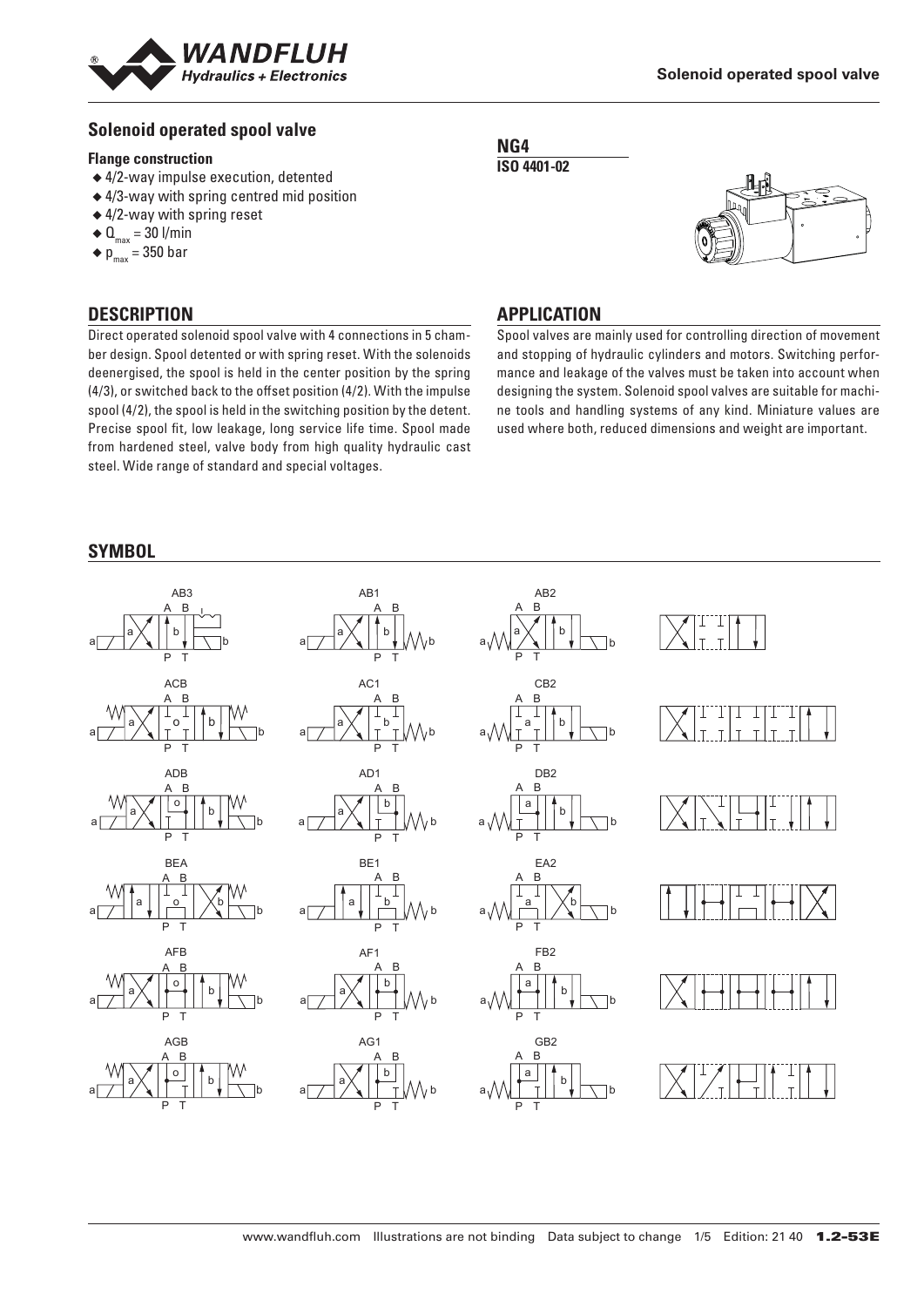

# **TYPE CODE**

|                                               |                                                                                                                      | <b>WD</b>                                            | F B04 -                                      |  |  |  |
|-----------------------------------------------|----------------------------------------------------------------------------------------------------------------------|------------------------------------------------------|----------------------------------------------|--|--|--|
| Spool valve, direct operated                  |                                                                                                                      |                                                      |                                              |  |  |  |
| Slip-on coil, Economy<br>Slip-on coil, Medium | Ε<br>M                                                                                                               |                                                      |                                              |  |  |  |
| Flange construction                           |                                                                                                                      |                                                      |                                              |  |  |  |
| International standard interface ISO, NG4     |                                                                                                                      |                                                      |                                              |  |  |  |
| Designation of symbols acc. to table          |                                                                                                                      |                                                      |                                              |  |  |  |
| Spool specification                           | Standard<br>Low Leakage<br>$\sqrt{1/x}$                                                                              |                                                      |                                              |  |  |  |
| Nominal voltage U <sub>N</sub>                | G12<br><b>12 VDC</b><br><b>115 VAC</b><br>G24<br><b>24 VDC</b><br>230 VAC<br>X5<br>without coil                      | R <sub>115</sub><br><b>R230</b>                      |                                              |  |  |  |
| Slip-on coil                                  | Metal housing, round with one-sided collar<br>Metal housing, square with one-sided collar                            | V<br>N                                               | (only G12 and G24)                           |  |  |  |
| <b>Connection execution</b>                   | Connector socket EN 175301-803 / ISO 4400<br><b>Connector socket AMP Junior-Timer</b><br>Connector Deutsch DT04 - 2P | $\boxed{\mathsf{D}}$<br>$\overline{\mathsf{J}}$<br>G | (only G24)<br>(only for $U_{N} \leq 75$ VDC) |  |  |  |
| Sealing material                              | <b>NBR</b><br>FKM (Viton)                                                                                            | $\overline{D1}$                                      |                                              |  |  |  |
| Manual override                               | Integrated<br>Push-button<br>Spindle                                                                                 | HF <sub>1</sub><br>HS1                               |                                              |  |  |  |
| Design index (subject to change)              |                                                                                                                      |                                                      |                                              |  |  |  |

 $1.2 - 53$ 

# **GENERAL SPECIFICATIONS**

| Designation         | $4/2$ -, $4/3$ -spool valve                                                                                                  |
|---------------------|------------------------------------------------------------------------------------------------------------------------------|
| Construction        | Direct operated                                                                                                              |
| Mounting            | Flange construction                                                                                                          |
| Nominal size        | NG4 according to ISO 4401-02                                                                                                 |
| Actuation           | Switching solenoid                                                                                                           |
| Ambient temperature | $-25+70$ °C<br>if $> +50$ °C, then no undervoltage is<br>admissible                                                          |
| Weight              | 0,83 kg (1 solenoid Economy)<br>0,90 kg (1 solenoid Medium)<br>1,12 kg (2 solenoids Economy)<br>1,24 kg (2 solenoids Medium) |
| <b>MTTFd</b>        | 150 years                                                                                                                    |

# **ELECTRICAL SPECIFICATIONS**

| <b>Protection class</b>                                         | Connection execution D: IP65<br>Connection execution J: IP66<br>Connection execution G: IP67 and IP69K |  |  |
|-----------------------------------------------------------------|--------------------------------------------------------------------------------------------------------|--|--|
| Relative duty factor                                            | 100 % DF                                                                                               |  |  |
| Switching frequency                                             | 15'000 / h                                                                                             |  |  |
| Service life time                                               | 10 <sup>7</sup> (number of switching cycles,<br>theoretically)                                         |  |  |
| Voltage tolerance                                               | $±$ 10 % with regard to nominal voltage                                                                |  |  |
| Standard nominal<br>voltage                                     | 12 VDC, 24VDC, 115 VAC, 230 VAC<br>$AC = 50$ to 60 Hz, rectifier integrated in<br>the connector socket |  |  |
| Note!<br>Other electrical specifications see data sheet 1.1-168 |                                                                                                        |  |  |



(slip-on coil V) and 1.1-175 (slip-on coil N)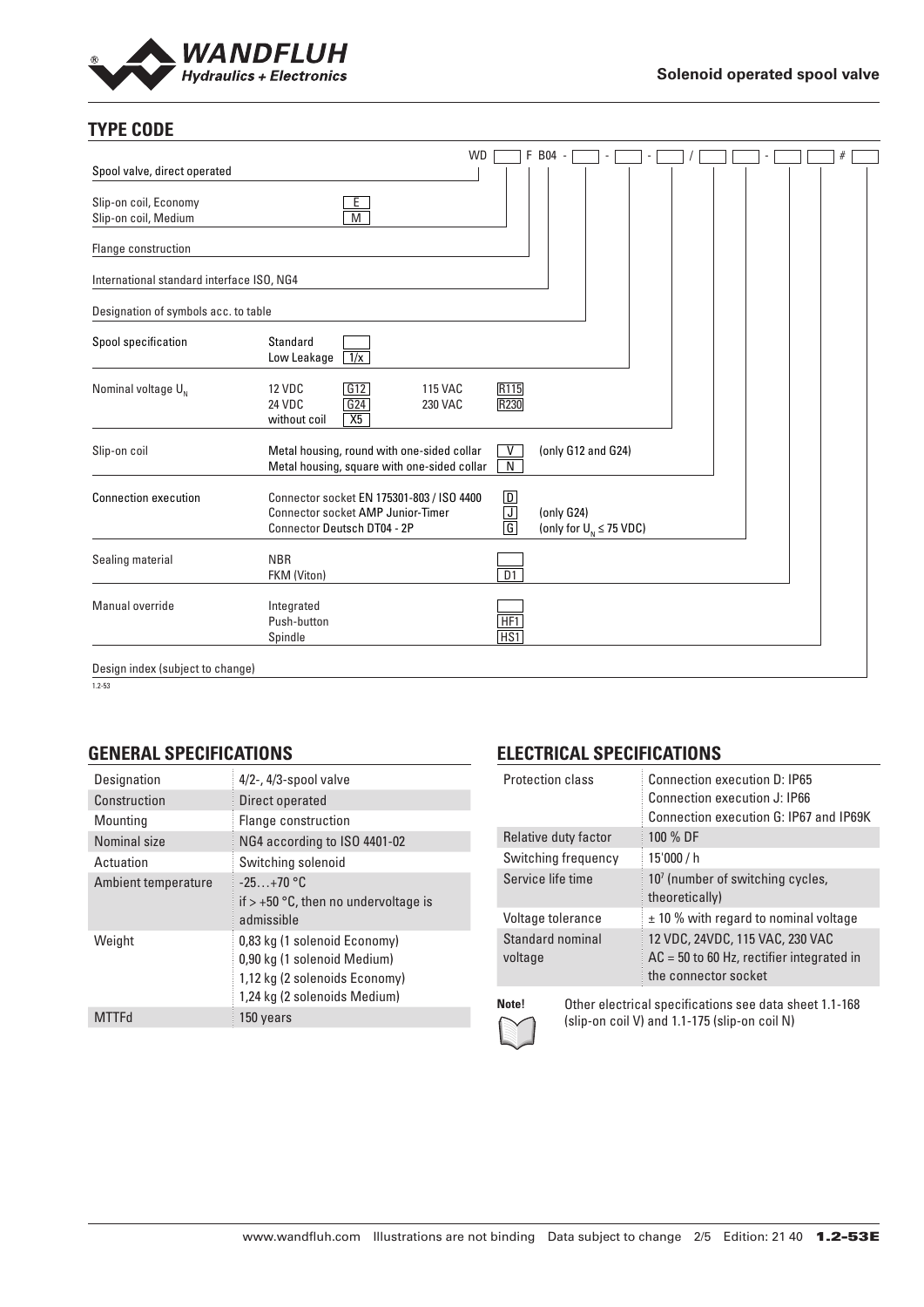

# **ACTUATION**

| Actuation  | Switching solenoid, wet pin push type,<br>pressure tight                                                                                          |
|------------|---------------------------------------------------------------------------------------------------------------------------------------------------|
| Execution  | Economy: V.E37 / 19 x 40 (Data sheet<br>$1.1 - 168$<br>Medium: V.E37 / 19 x 50 (Data sheet<br>$1.1 - 168$<br>N.S35 / 19 x 50 (Data sheet 1.1-175) |
| Connection | Connector socket EN 175301 - 803<br><b>Connector socket AMP Junior-Timer</b><br>Connector Deutsch DT04 - 2P                                       |

# **HYDRAULIC SPECIFICATIONS**

| Working pressure            | $p_{max} = 350$ bar                                                        |
|-----------------------------|----------------------------------------------------------------------------|
| Tank pressure               | $p_{Tmax} = 100$ bar                                                       |
| Maximum volume flow         | $Q_{\text{max}}$ = 30 l/min, see characteristics                           |
| Leakage oil                 | See characteristics                                                        |
| Fluid                       | Mineral oil, other fluid on request                                        |
| Viscosity range             | 12 mm <sup>2</sup> /s320 mm <sup>2</sup> /s                                |
| Temperature range<br>fluid  | $-25+70$ °C (NBR)<br>$-20+70$ °C (FKM)                                     |
| Contamination<br>efficiency | Class 20 / 18 / 14                                                         |
| Filtration                  | Required filtration grade $\beta$ 1016 $\geq$ 75,<br>see data sheet 1.0-50 |

# **PERFORMANCE SPECIFICATIONS**

Oil viscosity  $v = 30$  mm<sup>2</sup>/s



| $p = f(Q)$                             |                  | Low Leakage | <b>Performance limits</b> |   | Measured with nominal voltage -10 % |    |                               |
|----------------------------------------|------------------|-------------|---------------------------|---|-------------------------------------|----|-------------------------------|
| 350<br>300<br>250<br>200<br>150<br>100 | p [bar]<br>K1120 |             |                           |   | AB <sub>1</sub>                     |    | AB <sub>3</sub><br><b>ADB</b> |
| 50<br>$\Omega$                         |                  |             |                           | 6 | 8                                   | 10 | $Q$ [ $l/min$ ]               |



|                 | Volume flow direction |         |         |         |         |
|-----------------|-----------------------|---------|---------|---------|---------|
| Symbol          | $P - A$               | $P - B$ | $P - T$ | $A - T$ | $B - T$ |
| AB1 / AB2 / AB3 | 2                     | 2       |         |         |         |
| ACB / AC1 / CB2 | $\mathfrak{p}$        | 2       |         |         |         |
| ADB / AD1 / DB2 | 2                     | 2       |         |         |         |
| BEA / BE1 / EA2 | 2                     | 2       |         |         |         |
| AFB / AF1 / FB2 |                       |         | 3       | 3       | 3       |
| AGB / AG1 / GB2 | 3                     | 3       |         |         |         |

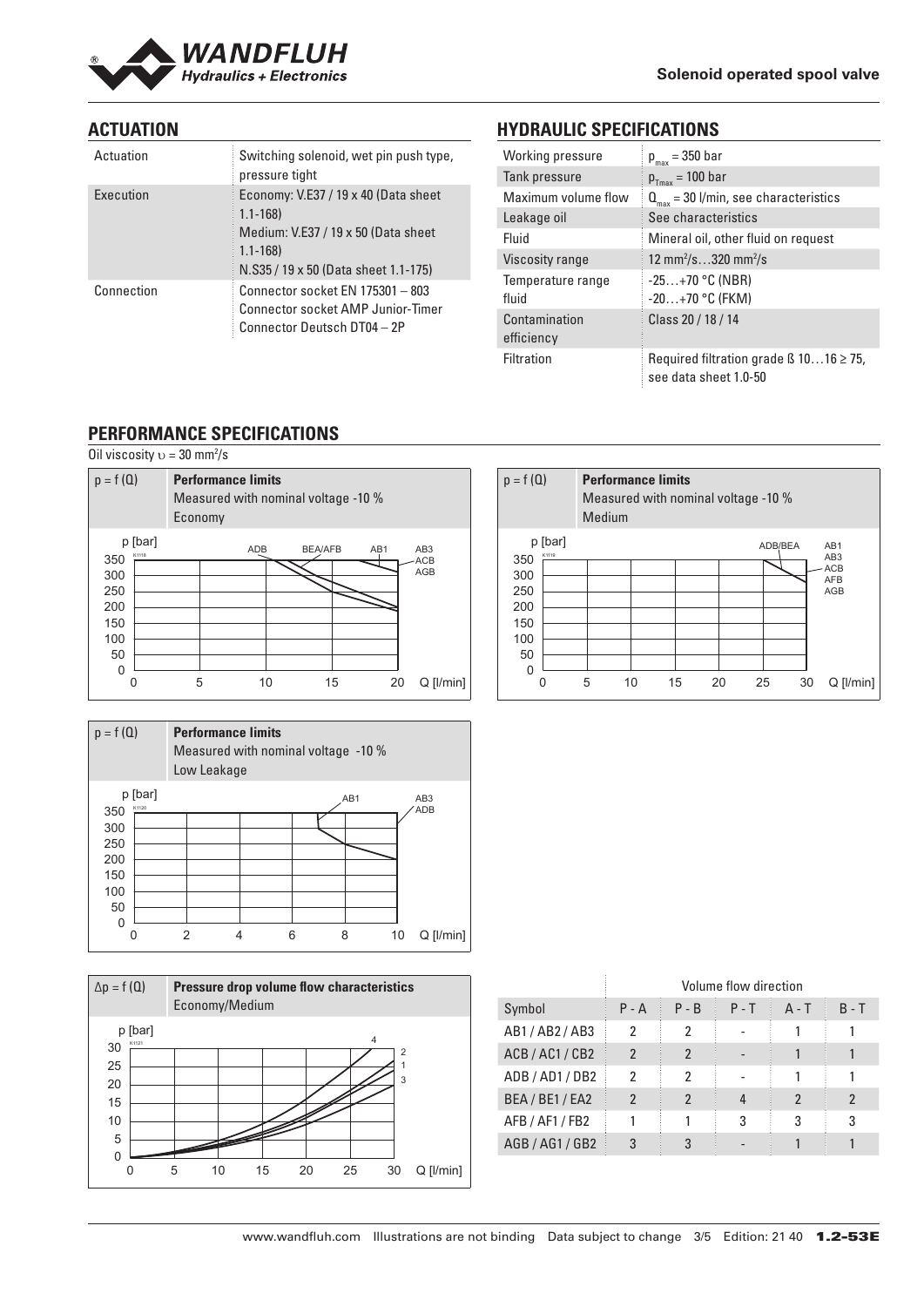

# **PERFORMANCE SPECIFICATIONS**

Oil viscosity  $v = 30$  mm<sup>2</sup>/s





|             | Volume flow direction |  |                         |  |         |
|-------------|-----------------------|--|-------------------------|--|---------|
| Symbol      |                       |  | $P-A$ $P-B$ $P-T$ $A-T$ |  | $R - T$ |
| AB1/AB2/AB3 |                       |  |                         |  |         |
| ADB/AD1/DB2 |                       |  | $\overline{a}$          |  |         |



#### **SEALING MATERIAL**

NBR or FKM (Viton) as standard, choice in the type code

### **SURFACE TREATMENT**

- ◆ The valve body is painted with a two component paint
- ◆ The armature tube, the slip-on coil and the plug screw are zinc-nickel coated

#### **INSTALLATION NOTES**

| Mounting type            | Flange mounting<br>3 fixing holes for<br>socket head screws M5 x 40                                |
|--------------------------|----------------------------------------------------------------------------------------------------|
| Mounting position        | Any, preferably horizontal                                                                         |
| <b>Tightening torque</b> | Fixing screws $M_p = 5.2$ Nm (screw<br>quality 8.8, zinc coated)<br>$M_{\rm n}$ = 5 Nm knurled nut |

**Note!** The length of the fixing screw depends on the base material of the connection element.

# **ACCESSORIES**

| Mating connector grey (A)     | Article no. 219,2001 |
|-------------------------------|----------------------|
| Mating connector black (B)    | Article no. 219,2002 |
| <b>Mounting screws</b>        | Data sheet 1.0-60    |
| Threaded subplates            | Data sheet 2.9-12    |
| <b>Technical explanations</b> | Data sheet 1.0-100   |
| <b>Filtration</b>             | Data sheet 1.0-50    |
| Relative duty factor          | Data sheet 1.1-430   |